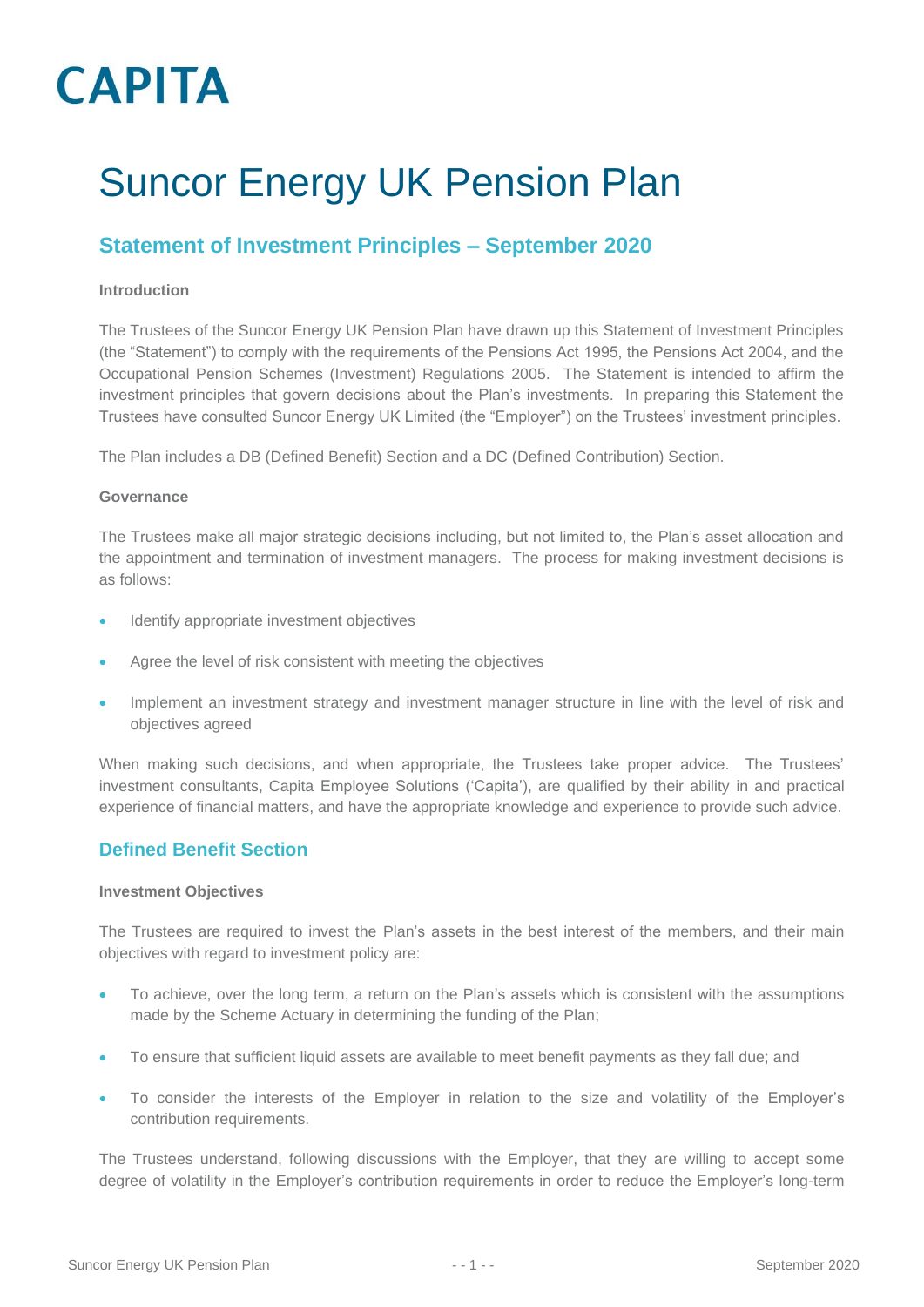cost of the Plan's benefits. The Trustees are comfortable that the covenant of the Employer is strong enough to support this approach.

### **Parent Company Guarantee**

The Trustees have obtained a guarantee from the Employer's ultimate parent, Suncor Energy Inc. in Canada, dated 3 December 2014, which includes, but is not limited to, the Employer's agreement to meet all present and future obligations and liabilities from the Employer to the Plan. The guarantee indemnifies the Trustees against any cost, loss or liability suffered by the Trustees if any payments guaranteed by the Plan become unenforceable, invalid or illegal.

#### **Investment Strategy**

Given their investment objectives the Trustees have agreed to the asset allocation detailed in the table below. The Trustees believe that the investment risk arising from the investment strategy is consistent with the overall level of risk being targeted.

| <b>Asset Class</b>                | <b>Strategic Asset Allocation (%)</b> |
|-----------------------------------|---------------------------------------|
| <b>UK Equities</b>                | 15.0                                  |
| <b>Overseas Equities</b>          | 30.0                                  |
| <b>Return-Seeking Assets:</b>     | 45.0                                  |
| <b>Long Dated Corporate Bonds</b> | 23.0                                  |
| <b>Fixed Interest Gilts</b>       | 10.0                                  |
| Index-Linked Gilts                | 22.0                                  |
| <b>Matching-type assets:</b>      | 55.0                                  |
| Total:                            | 100.0                                 |

The Trustees will monitor the Plan's actual asset allocation at least quarterly. Cash flows are invested/ disinvested in order to bring the Plan's assets closer to the strategic asset allocation. Further details on investment funds and control ranges can be found in Appendix I.

### **Expected Return**

The Trustees expect the return on assets to be consistent with the investment objectives and investment strategy outlined above.

The Trustees expect to generate a return, over the long term, of circa 2.0% per annum, net of expenses, above a portfolio of long-dated UK Government bonds – which are considered to change in value in a similar way to the Plan's liability value. This return is a "best estimate" of future returns that has been arrived at given the Plan's longer term asset allocation and in the light of advice from the investment consultant.

The Trustees recognise that over the short term performance may deviate significantly from this long term expectation. This "best estimate" will also generally be higher than the estimate used for the actuarial valuation of the Plan's liabilities. For this purpose a more prudent estimate of returns will generally be used, as agreed by the Trustees on the basis of advice from the Scheme Actuary.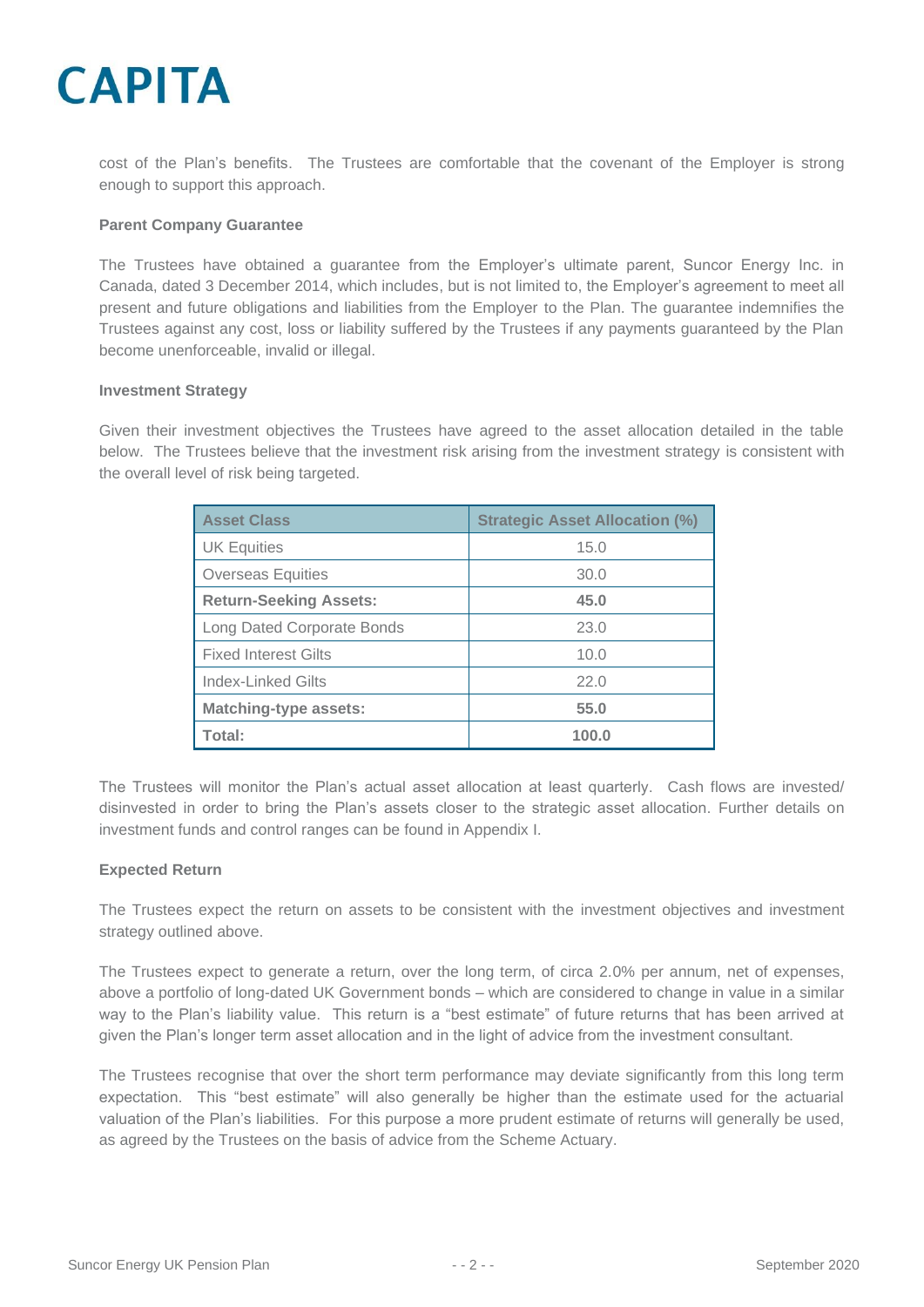

### **Additional Voluntary Contributions ("AVCs")**

The Trustees have made available a facility whereby members could pay AVCs. This was closed to new members in April 2006. This facility allowed members to accrue benefits in addition to their DB benefits, see Appendix I for more information.

### **Risk Management and Measurement**

The Trustees are aware of and pay close attention to a range of risks inherent in investing the assets of the Plan. The Trustees believe that the investment strategy provides for adequate diversification both within and across different asset classes. The Trustees also believe that the current investment strategy is appropriate given the Plan's liability profile. The Trustees' policy on risk management is as follows:

- The primary investment risk faced by the Plan arises as a result of a mismatch between the Plan's assets and its liabilities. This is therefore the Trustees' principal focus in setting investment strategy, taking into account the nature and duration of the Plan's liabilities.
- The Trustees recognise that whilst increasing risk increases potential returns over a long period, it also increases the risk of a shortfall in returns relative to that required to cover the Plan's liabilities as well as producing more short-term volatility in the Plan's funding position. The Trustees have taken advice on the matter and (in light of the objectives noted previously) considered the implications of adopting different levels of risk.
- The Trustees recognise the risks that may arise from the lack of diversification of investments. Subject to managing the risk from a mismatch of assets and liabilities, the Trustees aim to ensure the asset allocation strategy in place results in an adequately diversified portfolio. Due to the size of the Plan's assets and recognising the need to diversify, investment exposure is obtained via pooled vehicles.
- The documents governing the managers' appointments include a number of guidelines which, among other things, are designed to ensure that only suitable investments are held by the Plan.
- The Trustees recognise that the use of active management involves a risk that the assets do not achieve the expected return, or that the return underperforms the relevant benchmark. However, they believe this risk may be outweighed by the potential gains from successful active management, in particular in regions or asset classes where this potential is greater than others. Therefore, the Plan's assets are managed through a mixture of active and passive management which may be adjusted from time to time.
- The safe custody of the Plan's assets is delegated to professional custodians via the use of pooled vehicles.

Should there be a material change in the Plan's circumstances, the Trustees will review whether the current risk profile remains appropriate.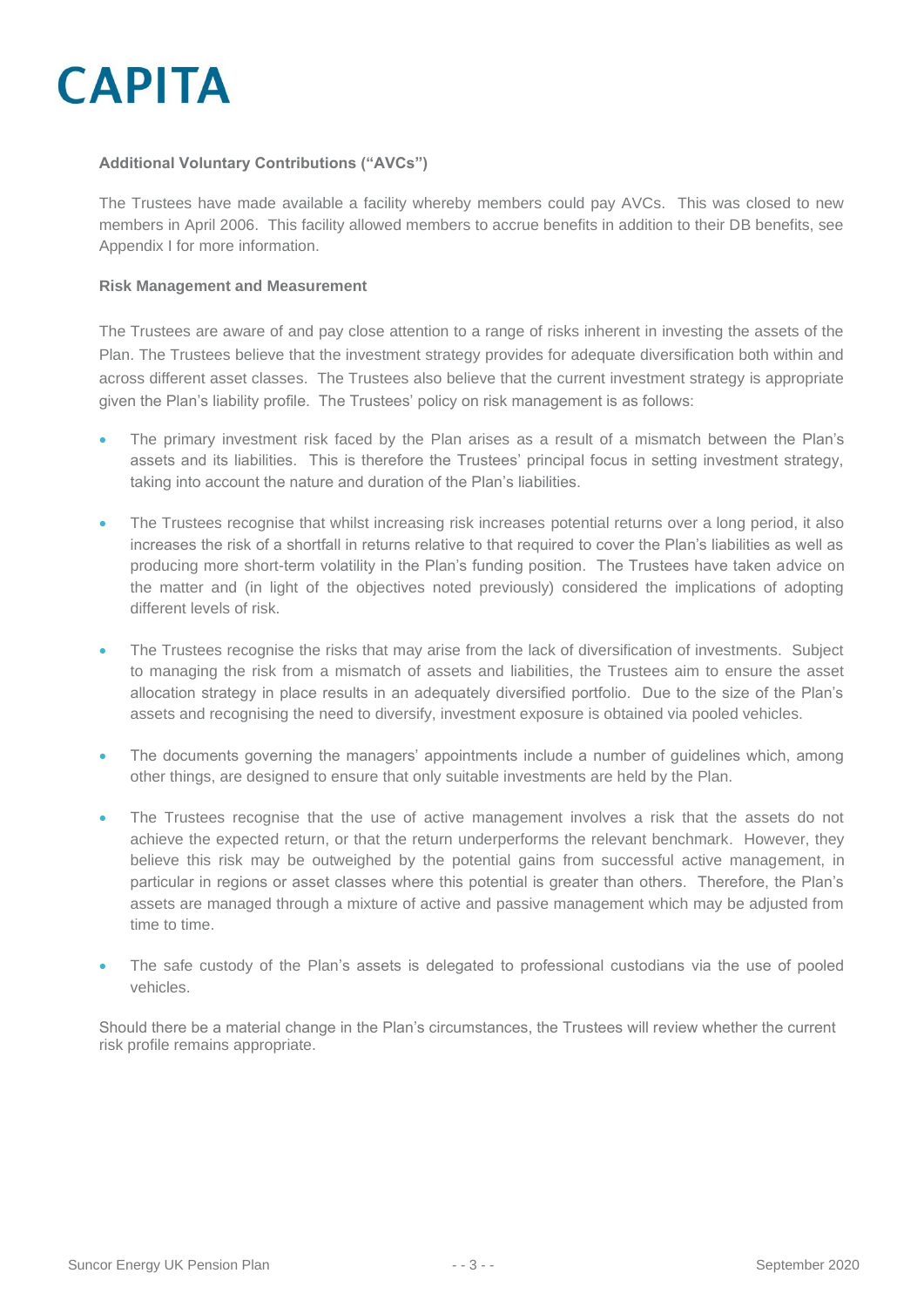### **Financially material considerations over the Plan's time horizon**

The Trustees believe that their main duty, reflected in their investment objectives, is to protect the financial interests of the Plan's members. The Trustees believe that Environmental, Social and Governance ("ESG") considerations (including but not limited to climate change) and stewardship in the selection, retention and realisation of their investments is an integral part of this duty and can contribute to the generation of good investment returns. Legislation requires that the Trustees form a view of the length of time that they consider is needed for the funding of future benefits by the investments of the Plan. The Trustees recognise that this is a defined benefit scheme closed to new members but open to accrual. The Plan has 3 active members accruing benefits, 175 deferred members and 123 members in receipt of pension. The active and deferred members are typically in their 40s and 50s while the pensioner members are typically over 60. Accordingly the Trustees have formed the view that the appropriate time horizon of the Plan is over 15 years, which gives plenty of scope for ESG considerations to be financially material.

The Trustees have elected to invest predominantly in pooled funds and it is difficult to, therefore, directly influence the ESG policies, including the day-to-day application of voting rights, of the funds in which they invest. However, the Trustees will consider these policies in all future selections and will seek to deepen their understanding of their existing manager's policies by reviewing these regularly. In cases where they are dissatisfied with a manager's approach they will take this into account when reviewing them. They are also keen that their manager is a signatory of the UN Principles of Responsible Investment, which is currently the case.

The Trustees believe that stewardship is important, through the exercising of rights (including voting rights) attaching to investments. The Trustees are keen that their manager can explain when, and by what practical methods, the manager monitors and engage with relevant persons about relevant matters in this area. They will be liaising with their manager to obtain details of the voting behaviour (including the most significant votes cast on the Trustees' behalf). The Trustees are also keen that their manager is a signatory of the UK Stewardship Code. This is currently the case.

The Trustees will monitor the voting being carried out by their Investment Manager and custodians on their behalf. They will do this by receiving reports from their investment manager which include details of any significant votes cast and proxy services that have been used.

The Trustees are aware that ESG and stewardship considerations involve an ongoing process of education for themselves and engagement with their investment manager. To that end they dedicate time regularly to the discussion of this topic and intend to review and renew their approach over time with the help of their investment consultant.Consequently, the Trustees expect the Plan's investment manager to have effective ESG policies (including the application of voting rights) in place, and look to discuss the investment manager's ESG policies with it when the manager attends Trustee meetings, which it currently does on an annual basis.

Non-financial matters, including members' views are not currently taken into account.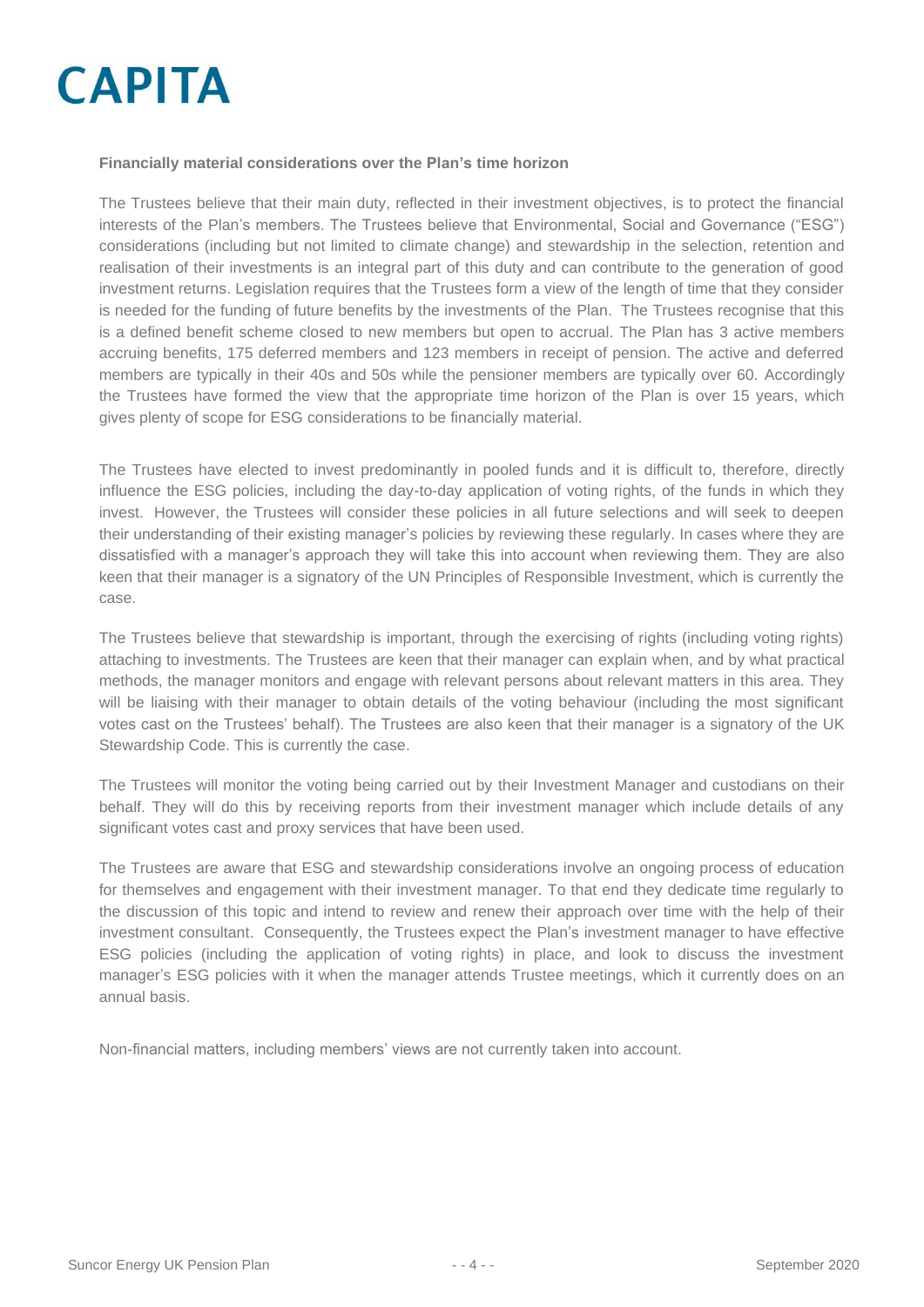

### **Platform Provider**

The Trustees have appointed Legal and General Investment Management Limited ("the Platform Provider") to manage all of the assets of the Plan. The Platform Provider is regulated under the Financial Services and Markets Act 2000. All decisions about the day-to-day management of the assets have been delegated to the Platform Provider via a written agreement, including the realisation of investments.

#### **Investment Mandates**

The Trustees have selected Legal and General Investment Limited ("LGIM") as the appointed Investment Manager ("the Investment Manager") to manage the assets of the Plan via a single policy with Platform Provider and Aviva Assurance Society ("Aviva") as the appointed Investment Manager to manage the AVC assets. Both LGIM and Aviva are regulated under the Financial Services and Markets Act 2000.

The Trustees have rolling contracts with their Investment Manager.

The Trustees monitor the performance of their Investment Manager on a quarterly basis, both on an absolute basis as well as relative to relevant benchmarks and the Plan's liabilities. This monitoring is contained in a report provided by their Investment Manager.

The Trustees have set performance objectives, including time periods, consistent with the investment strategy set out in this statement.

#### **Investment Manager Remuneration**

The Trustees monitor the remuneration, including incentives, that is paid to their Investment Manager and how they reward their key staff who manage client funds, along with how the pay and incentives motivate employees who manage client funds.

As part of the monitoring that the Trustees carry out on a regular basis, they should ensure that this policy is line with their investment strategy.

### **Investment Manager Philosophy and Engagement**

The Trustees monitor the Investment Manager's assessment of the businesses invested in, their performance over the medium to long term and considers whether this is a holistic look at all relevant aspects of performance (i.e. whether the manager looks beyond pure accountancy measures). The Trustees consider if the Investment Manager is incentivised to make decisions on a short-term basis or on a medium to long-term basis and whether this coincides with the business assessments. The Trustees are conscious of whether the Investment Manager is incentivised by the agreement to engage with the investee businesses, as well as the extent to which any engagement is focussed on improving medium to long-term performance.

### **Investment Manager Portfolio Costs**

The Trustees will monitor costs of buying, selling, lending and borrowing investments and they will look to monitor the costs breakdown annually, as long as the Investment Manager provides these costs using the Cost Transparency Initiative template. They will also ensure that, where appropriate, their Investment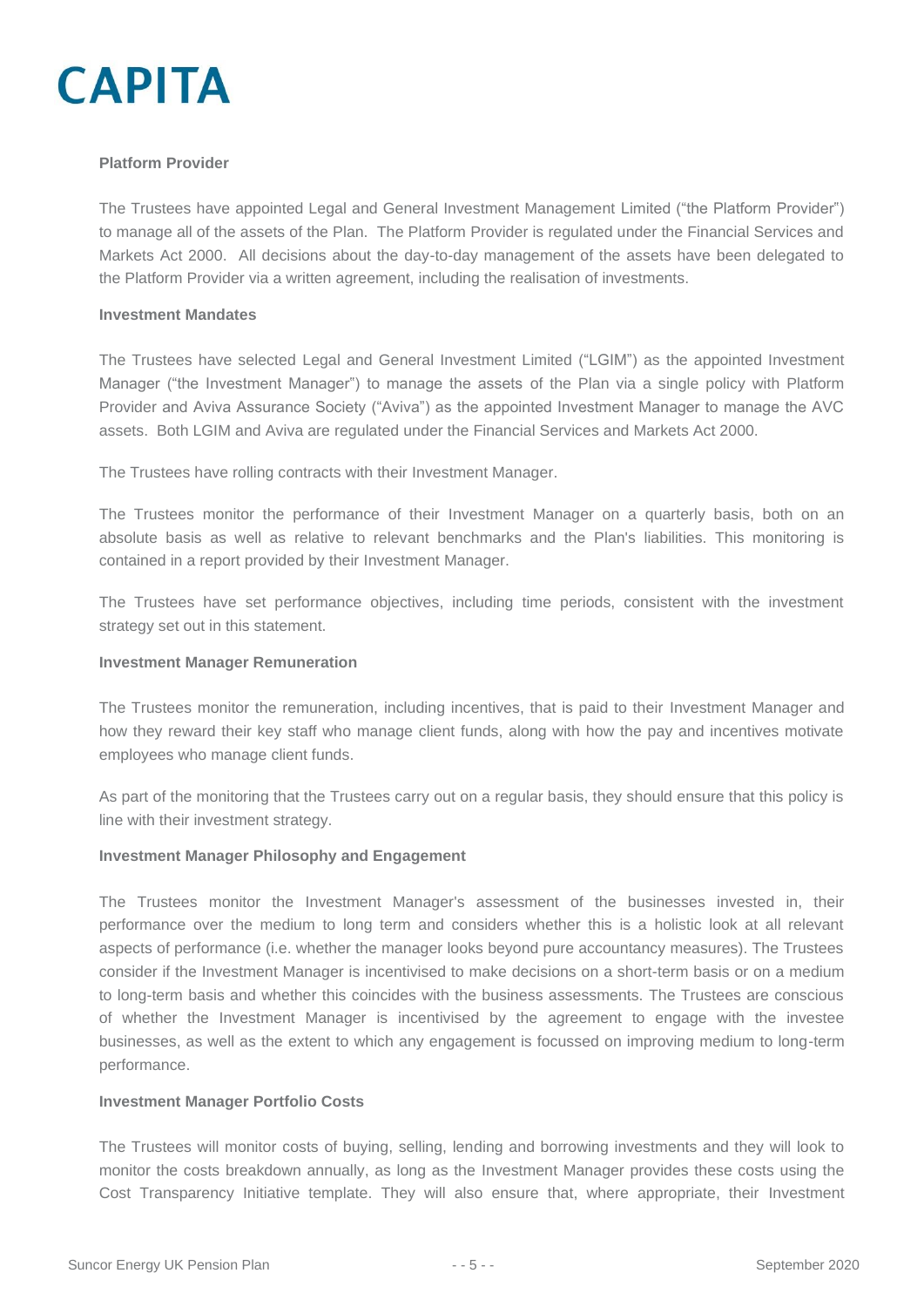Manager monitors the frequency of transactions and portfolio turnover. If there are any targets then they will monitor compliance with these targets.

### **Compliance with Myners' Principles**

In October 2008 the Government published the results of its consultation on revisions to the Myners' Principles in response to recommendations made by the National Association of Pension Funds (NAPF) in 2007. This takes the form of six higher-level principles, supported by best practice guidance and trustee tools that can be used to assess compliance:

- Principle 1: Effective decision making
- Principle 2: Clear objectives
- Principle 3: Risk and liabilities
- Principle 4: Performance measurement
- Principle 5: Responsible ownership
- Principle 6: Transparency and Reporting

The Trustees believe that they comply with the spirit of the Myners' Principles. There may be some instances of deviation from the published 'Best Practice Guidance' on the Principles where the Trustees believe this to be justified.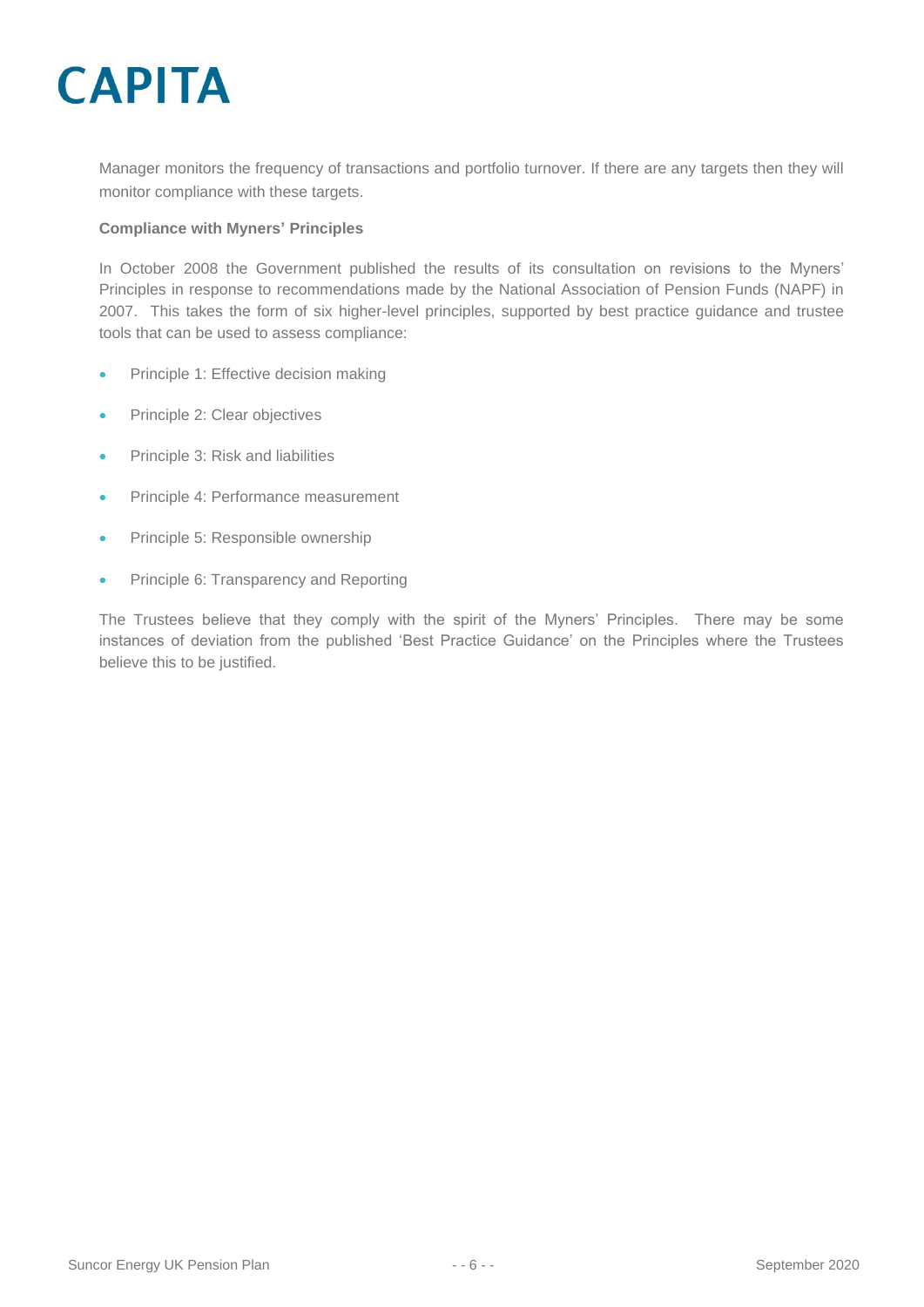### **Defined Contribution Section**

### **Investment Objectives**

The Trustees recognise that their ultimate objective is to ensure that suitable vehicles, with appropriate investment options, are made available to the members of the Plan. The Trustees will communicate to the members of the Plan the investment options available in order for them to make their own choices on their personal investment strategy. The Trustees will monitor the investment vehicles in line with their responsibilities and make changes as necessary in a proportionate manner to the size and complexity of the Plan.

The Trustees will include ESG considerations and stewardship in the selection, retention and realisation of the investments for the membership. For further information, please refer to the "Financially material considerations" section above.

### **Investment Strategy**

The Trustees will offer a sufficient fund range to satisfy the risk and return combinations reasonable for most members. To this end, the Trustees have in place a range of investment options that they believe will allow members to strike appropriate balances between long term needs for capital growth and shorter term volatility of returns, especially in the period approaching retirement.

The details of the Defined Contribution investment arrangements are set out in Appendix II.

#### **Investment Mandates**

The Trustees have appointed Equitable Life Assurance Society ("ELAS") (the "Investment Manager") to manage the Defined Contribution assets of the Plan. The Investment Manager is regulated under the Financial Services and Markets Act 2000. All decisions about the day-to-day management of the assets have been delegated to the Investment Manager via a written agreement, including the realisation of investments.

#### **Risk Management and Measurement**

The Trustees are aware of and pay close attention to a range of risks inherent in investing the assets of the Plan. The Trustees believe that the investment options offered to members provide for adequate choice and diversification both within and across different asset classes.

Should there be a material change in the Plan's circumstances, the Trustees will review whether the current risk profile remains appropriate.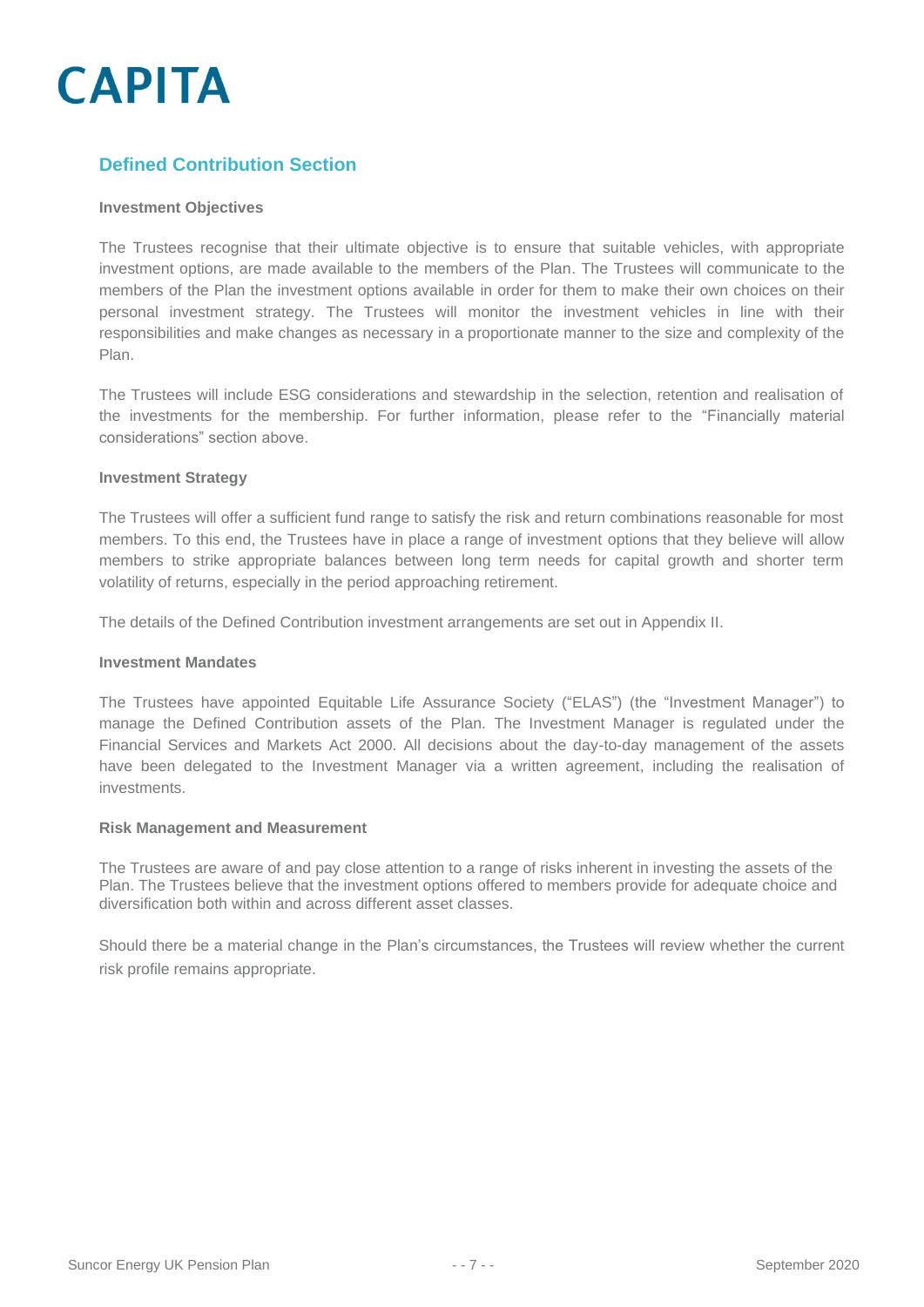

### **Both Sections**

### **Employer-Related Investments**

The Trustees' policy is not to hold any direct employer-related investments as defined in the Pensions Act 1995, the Pensions Act 2004 and the Occupational Pension Schemes (Investment) Regulations 2005.

### **Fee Structures**

The Investment Managers are paid an ad valorem management fee linked to the assets under management. The Investment Consultant is paid on a project basis, which may be a fixed fee or based on time cost, as negotiated by the Trustees in the interests of obtaining best value for the Plan.

#### **Review of this Statement**

The Trustees will review this Statement at least once every three years and without delay after any significant change in investment policy. Any change to this Statement will only be made after having obtained and considered the written advice of someone who the Trustees reasonably believe to be qualified by their ability in and practical experience of financial matters and to have the appropriate knowledge and experience of the management of pension plan investments

| Trustee | On behalf of the Company |
|---------|--------------------------|
|         | .                        |
| Date    | <b>Date</b>              |

**The Trustees of the Suncor Energy UK Pension Plan**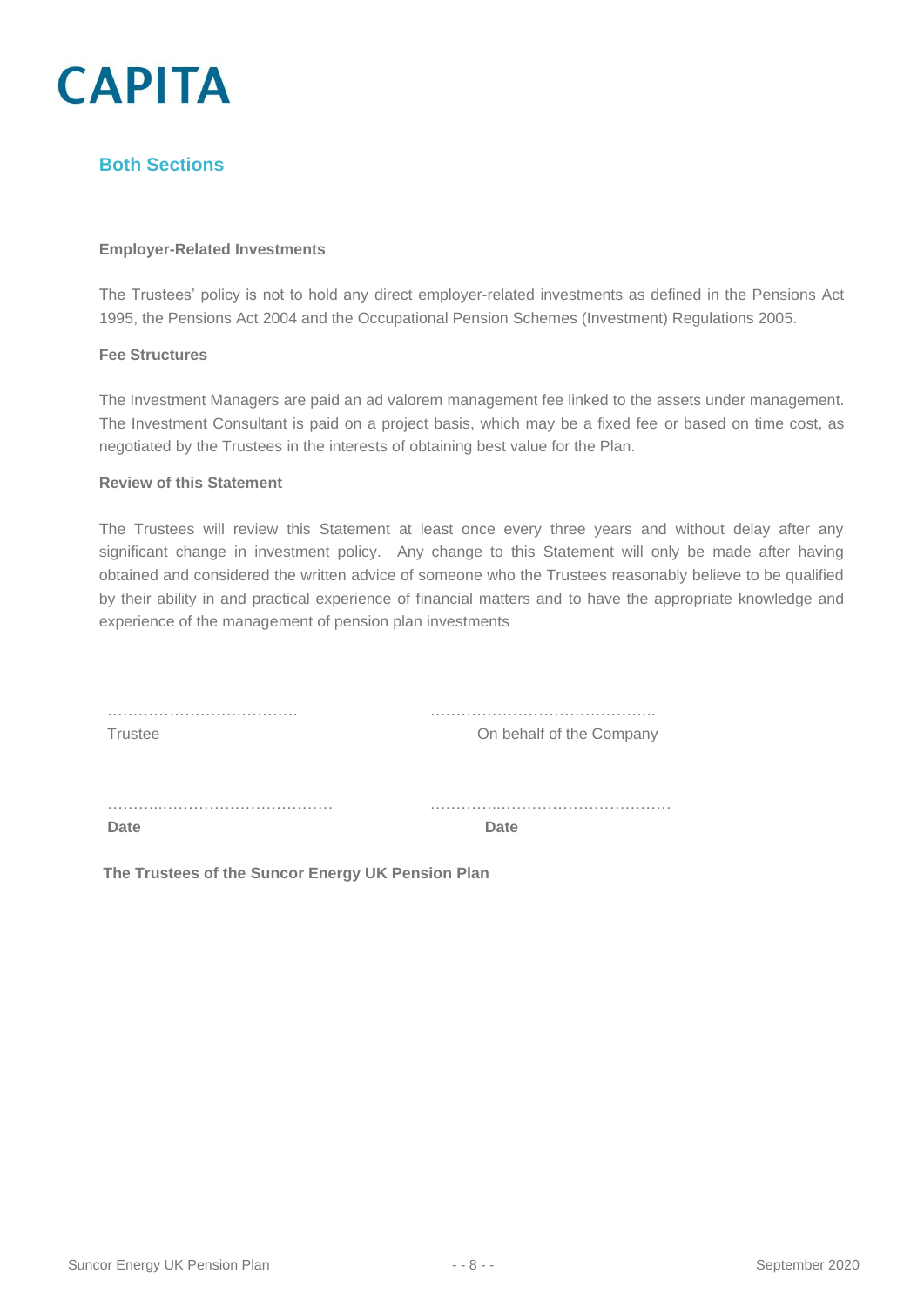### **Appendix I – Defined Benefit Investment Arrangements**

The Trustees have appointed LGIM to manage the assets of the Plan. The Investment Managers are regulated under the Financial Services and Markets Act 2000. The mandates are set out below:

| <b>Asset Class</b>                | <b>Investment</b><br><b>Manager</b> | <b>Fund Name</b>                               | <b>Active /</b><br><b>Passive</b><br><b>Management</b> | <b>Strategic</b><br><b>Allocation</b><br>$\%$ | <b>Control</b><br>Limits $% +$<br>$\sqrt{ }$ – |
|-----------------------------------|-------------------------------------|------------------------------------------------|--------------------------------------------------------|-----------------------------------------------|------------------------------------------------|
| <b>Return-seeking assets</b>      |                                     |                                                | 45.0                                                   | 5.0                                           |                                                |
| Equities                          | <b>LGIM</b>                         | <b>UK Equity Passive Fund</b>                  | Passive                                                | 15.0                                          |                                                |
| <b>Overseas Equities</b>          | <b>LGIM</b>                         | World (ex UK) Equity Index                     | Passive                                                | 30.0                                          |                                                |
| <b>Matching-type assets</b>       |                                     |                                                | 55.0                                                   | 5.0                                           |                                                |
| <b>Long Dated Corporate Bonds</b> | <b>LGIM</b>                         | Active Corporate Bond - Over 10 Year -<br>Fund | Active                                                 | 23.0                                          |                                                |
| <b>UK Index-Linked Gilts</b>      | <b>LGIM</b>                         | Over 5 Year Index-Linked Index Fund            | Passive                                                | 22.0                                          |                                                |
| <b>Fixed Interest Gilts</b>       | <b>LGIM</b>                         | Over 15y Gilts Index                           | Passive                                                | 10.0                                          |                                                |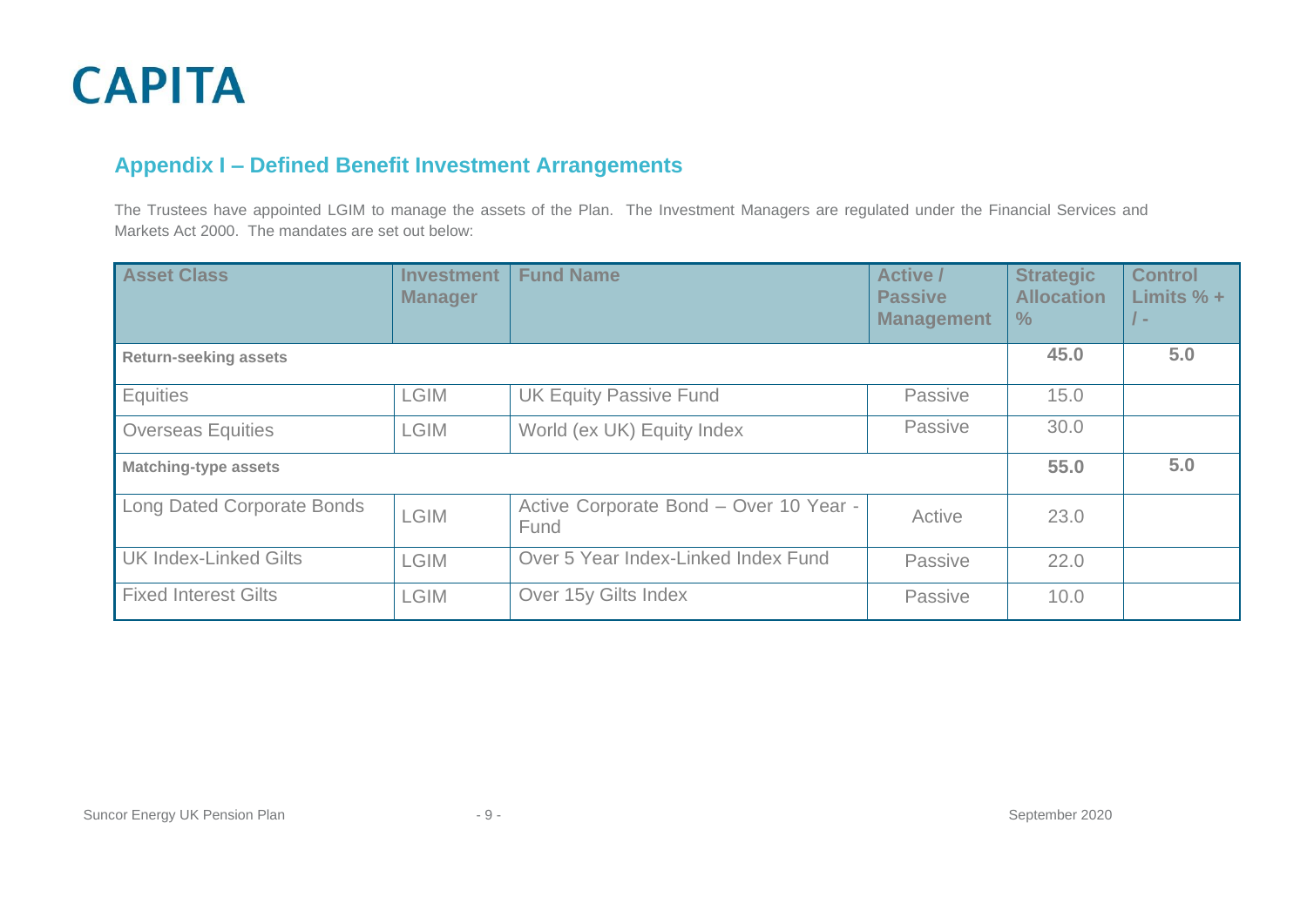

### **Additional Voluntary Contributions (AVCs)**

The AVC facility in the Plan was closed to new contributors from April 2006. Members who were already making AVCs at this date were able to continue to do so.

At retirement a member's accumulated AVC fund is used to secure additional retirement benefits. This can take the form of additional pension, secured under an annuity contract with a provider of the member's choosing. Members have the option of taking some or all or their AVC fund as part of their tax free cash on retirement.

The AVC policy is held with Aviva and invested in the following funds:

| Fund                                  | <b>Annual Management Charge</b> |
|---------------------------------------|---------------------------------|
| Aviva UK Index Tracking Fund          | 0.60%                           |
| <b>Global Equity Fund</b>             | 0.60%                           |
| Mixed Investment (40-85% Shares) Fund | 0.60%                           |

Members received Annual Benefit Statements from Aviva as at 31 December, confirming the amounts held in their accounts and the movements in the value of their accounts over the year.

There is no charge for switching between unit linked funds and member can switch between funds at any time.

Aviva has an Investment Instruction Form which the member and one Trustee will need to sign.